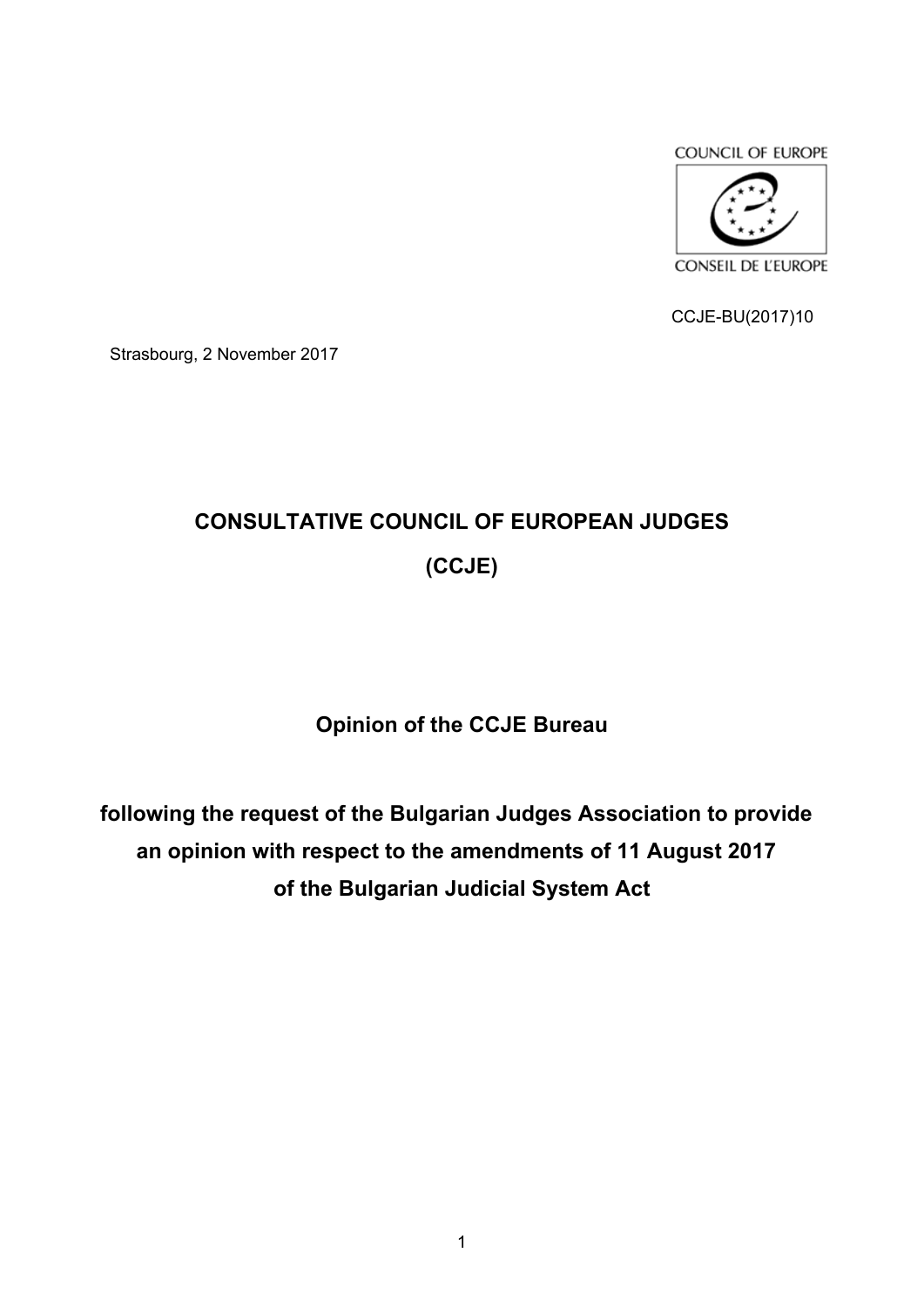# **A. The request**

- 1. By letter of 5 October 2017, the Bulgarian Judges Association requested the opinion of the CCJE with respect to certain amendments of 11 August 2017 of the Bulgarian Judicial System Act, Art 230 (1).
- 2. According to the Bulgarian Judges Association, five members of the Bulgarian Parliament introduced, at the beginning of July 2017, a Bill amending the Bulgarian Judicial System Act. According to the Bill, it would be illegal for professional organisations of judges and prosecutors to fund their activities in ways other than by membership fees and membership donations. It would also be illegal for professional organisations of judges and prosecutors to receive funding from foreign states or foreign persons for research and teaching activities. These proposed provisions were withdrawn due to protests from Bulgarian and international organisations.
- 3. However, some amendments of the Bulgarian Judicial System Act, Art 230 (1), were adopted on 11 August 2017, and these entered into force on 15 August 2017. The request from the Bulgarian Judges Association concerns:
	- the provision requiring the Bulgarian magistrates to declare their membership in professional organisations;
	- the provision calling for removal of judges and prosecutors from their office following a public criminal charge against them concerning premeditated crime.
- 4. According to the Bulgarian Judges Association, the amendments jeopardise the independence of the judiciary. The requirement for all Bulgarian magistrates to declare membership of professional organisations imposes restrictions on the freedom of association and has a chilling effect on judicial independence.
- 5. Furthermore, according to the Bulgarian Judges Association, the provision concerning removal of judges following a public criminal charge against them, opens a wide avenue for arbitrary and unsanctionable interventions from the prosecution authorities in order to remove judges from the bench, including judges in pending criminal cases to which the same prosecution authority is a party. No judicial remedies are available to magistrates who have been removed from office.
- 6. The Bulgarian Judges Association indicated that the amendments were adopted in haste, without any public discussion, not even with the Bulgarian judiciary. The Bill was submitted to the Parliament on 4 July 2017 and was adopted in the first reading on 27 July 2017.

#### **B. The procedure of the assessment**

7. According to its terms of reference, one of the tasks of the CCJE is to provide targeted cooperation, *inter alia*, at the request of CCJE members, judicial bodies or relevant associations of judges, to enable States to comply with the Council of Europe standards concerning judges. The aforementioned request of the Bulgarian Judges Association falls within the terms of reference of the CCJE, and the CCJE is entitled to respond to the request presented by the Association. Following its general policy, the Bureau of the CCJE has communicated the letter of the Association to the CCJE member in respect of Bulgaria and invited her to provide the Bureau with her views on the subject matter.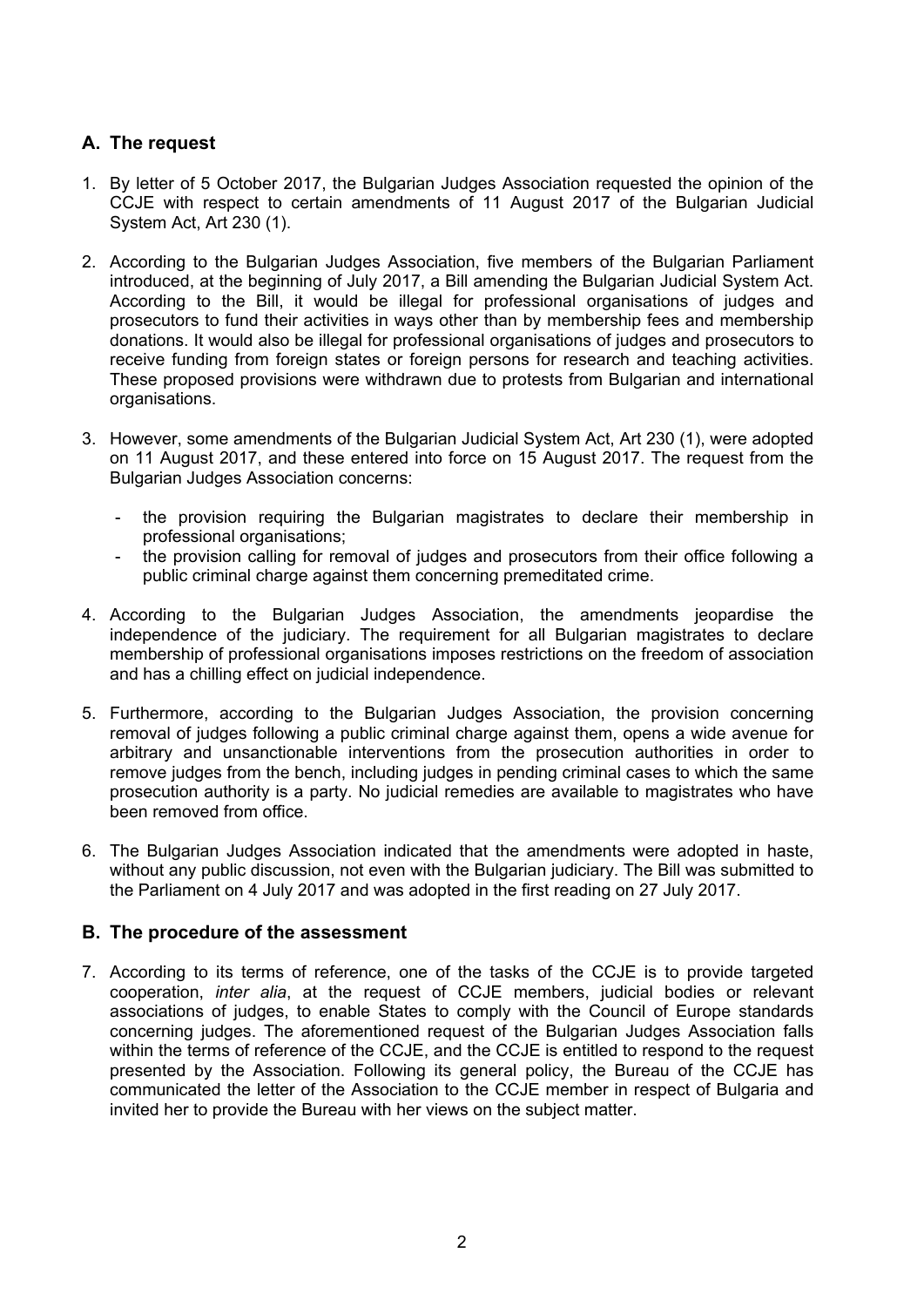- 8. The CCJE received, on 15 October 2017, a response from the CCJE member in respect of Bulgaria. According to the information presented by her, the request raises two questions following the amendments of 11 August 2017 of the Bulgarian Judicial System Act Art 230 (1). The first question concerns the freedom of association of judges, affected by the recently introduced obligation for judges to declare their membership in professional organisations. The second concerns the removal of judges from office upon criminal charges in publicly prosecutable premeditated crimes.
- 9. The CCJE member in respect of Bulgaria indicated that these issues are widely discussed among the magistrates in Bulgaria. The issues are also covered in the mass media and in specialised legal publications. The letter and the enclosed document provide a detailed description of the facts related to the Judicial System Act's amendments and their practical impact upon judges' freedom of association and independence.

### **C. The provision requiring Bulgarian magistrates to declare their membership in professional organisations**

- 10. The Bureau of the CCJE recalls that the Committee of Ministers of the Council of Europe, in its Recommendation CM/Rec(2010)12 to member states on judges' independence, efficiency and responsibilities, has recognised the essential role of judges' associations in ensuring judicial independence and the rule of law, as well as in protecting the interests of judges. In that respect, judges should be free to form and join professional organisations. Judges may freely join such organisations which may operate at national or international level, be authorised to take part in discussions with the competent institutions on matters related to their purpose, and participate in the training of judges<sup>1</sup>.
- 11. The Magna Carta of Judges (fundamental principles) adopted by the CCJE in 2010, emphasises the role of judges' associations in a democracy based on the rule of law and that *judges have the right to be members of national or international associations of judges, entrusted with the defence of the mission of the judiciary in the society<sup>2</sup> .*
- 12. The right of judges to freely form and join associations of judges or other organisations to represent their interests, to promote their professional training and to protect their judicial independence, is endorsed by the General Assembly of the United Nations as one of the fundamental principles on the independence of judges. This follows from the United Nations Basic Principles on the Independence of the Judiciary. In accordance with the Universal Declaration of Human Rights, members of the judiciary are, like other citizens, entitled to freedom of expression, belief, association and assembly; provided, however, that in exercising such rights, judges shall always conduct themselves in such a manner as to preserve the dignity of their office and the impartiality and independence of the judiciary<sup>3</sup>.
- 13. These international instruments recognise not only the role of judges' associations with respect to their role in defending the rule of law and the independence of the judiciary, but also the role of judges' associations in representing the interests of judges. With respect to

<sup>1</sup> See Recommendation CM/Rec(2010)12 of the Committee of Ministers to member states on judges: independence, efficiency and responsibilities, paragraph 25, and the Explanatory memorandum to the Recommendation, paragraph 33.

<sup>2</sup> The CCJE Magna Charta of Judges (fundamental principles), paragraph 12.

<sup>&</sup>lt;sup>3</sup> Basic Principles on the Independence of the Judiciary Adopted by the Seventh United Nations Congress on the Prevention of Crime and the Treatment of Offenders held at Milan from 26 August to 6 September 1985 and endorsed by General Assembly resolutions 40/32 of 29 November 1985 and 40/146 of 13 December 1985, paragraphs 8 and 9.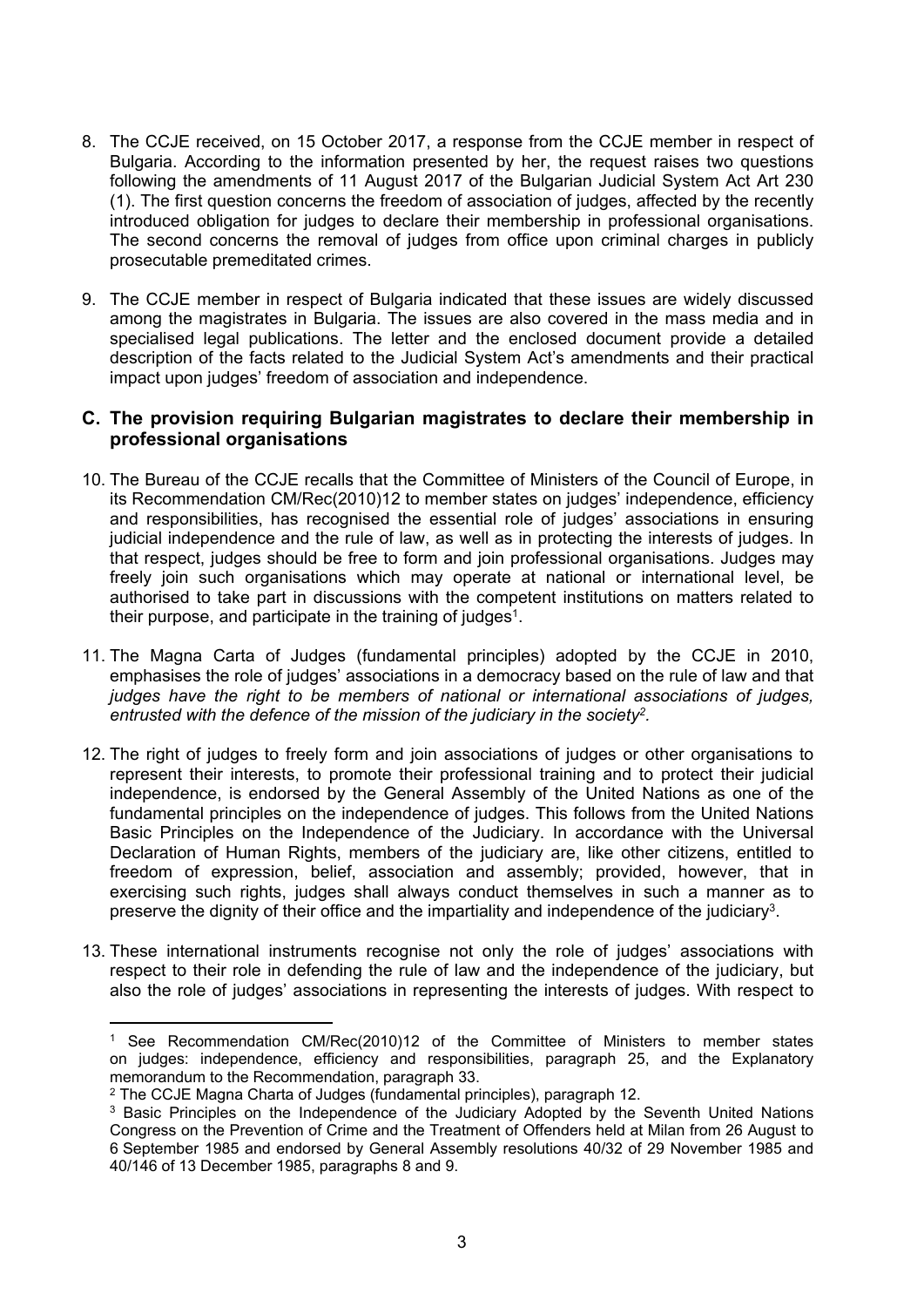the latter, members of associations of judges should enjoy the same protection as members of trade unions with regard to the protection of personal data, even in states where judges' associations merely act as NGOs<sup>4</sup>. Judges must enjoy protection of fundamental rights and freedoms as other natural persons, including the right to privacy with respect to disclosure and processing of personal data, unless otherwise necessary in a democratic society, prescribed by law and in the interest of the rule of law.

- 14. With respect to disclosure of judges' personal data, the CCJE Bureau refers to the practice of declaring conflicts of interest and the existence of both public and non-public registers of a judge's assets and income, which is effective in some member states of the Council of Europe. A proportionate disclosure of such information is justified on grounds of proper administration of justice, such as transparency with regard to judges' independence and impartiality and for the prevention of corruption within the judicial system. Disclosure of judges' membership in an association of judges cannot by any means be justified on such or similar grounds. Membership in judges' associations is for judges only, and raises as such no conflicts with the proper administration of justice.
- 15. Bearing in mind the fundamental right of judges to freely form and join associations of judges, the other powers of state must exercise the utmost restraint in this respect. An obligation should not be imposed on judges to disclose their membership in such associations. In this respect, the Bureau of the CCJE recalls the opinion of the First Study Commission of the International Association of Judges, opposing any requirement for a judge to reveal membership of a judicial association as this information could be misused<sup>5</sup>. The CCJE Bureau shares the same concerns. An obligation for judges to disclose their membership in judges' associations could be regarded as an interference with the right to form and freely join such associations of judges, thus having a chilling effect on judicial independence<sup>6</sup>.
- 16. The CCJE Bureau encourages the Bulgarian authorities to initiate a process for repealing the provision requiring the Bulgarian magistrates to declare their membership in professional organisations.

## **D. The provision calling for removal of judges from their office following a public criminal charge against them**

17. The corollary of the powers and the trust conferred by society upon judges is that there should be some means of holding judges responsible, and even removing them from office, in cases of misbehaviour so gross as to justify such a course. The CCJE has taken the position that judges should be criminally liable in ordinary law for offences committed outside their judicial office. Furthermore, judges who, in the conduct of their office, commit what

<sup>4</sup> The CCJE Bureau refers to the practice in Member States of the European Union whereby tradeunion membership is considered as sensitive personal data alongside information on racial or ethnic origin, political opinions, religious or philosophical beliefs and data concerning health or sex life. Member States shall prohibit the processing of such personal data. See Directive 95/46/EC of the European Parliament and of the Council of 24 October 1995 on the protection of individuals with regard to the processing of personal data and on the free movement of such data, Article 8 (1).

 $5$  2016 Report of the IAJ 1<sup>st</sup> Study Commission on measures to promote integrity and combat corruption within the judiciary

<sup>&</sup>lt;sup>6</sup> For disclosure of trade union membership, see the International Labour Organisation (ILO) Digest of decisions and principles of the Freedom of Association Committee of the Governing Body of the ILO, Fifth (Revised) Edition, 2006, paragraph 866.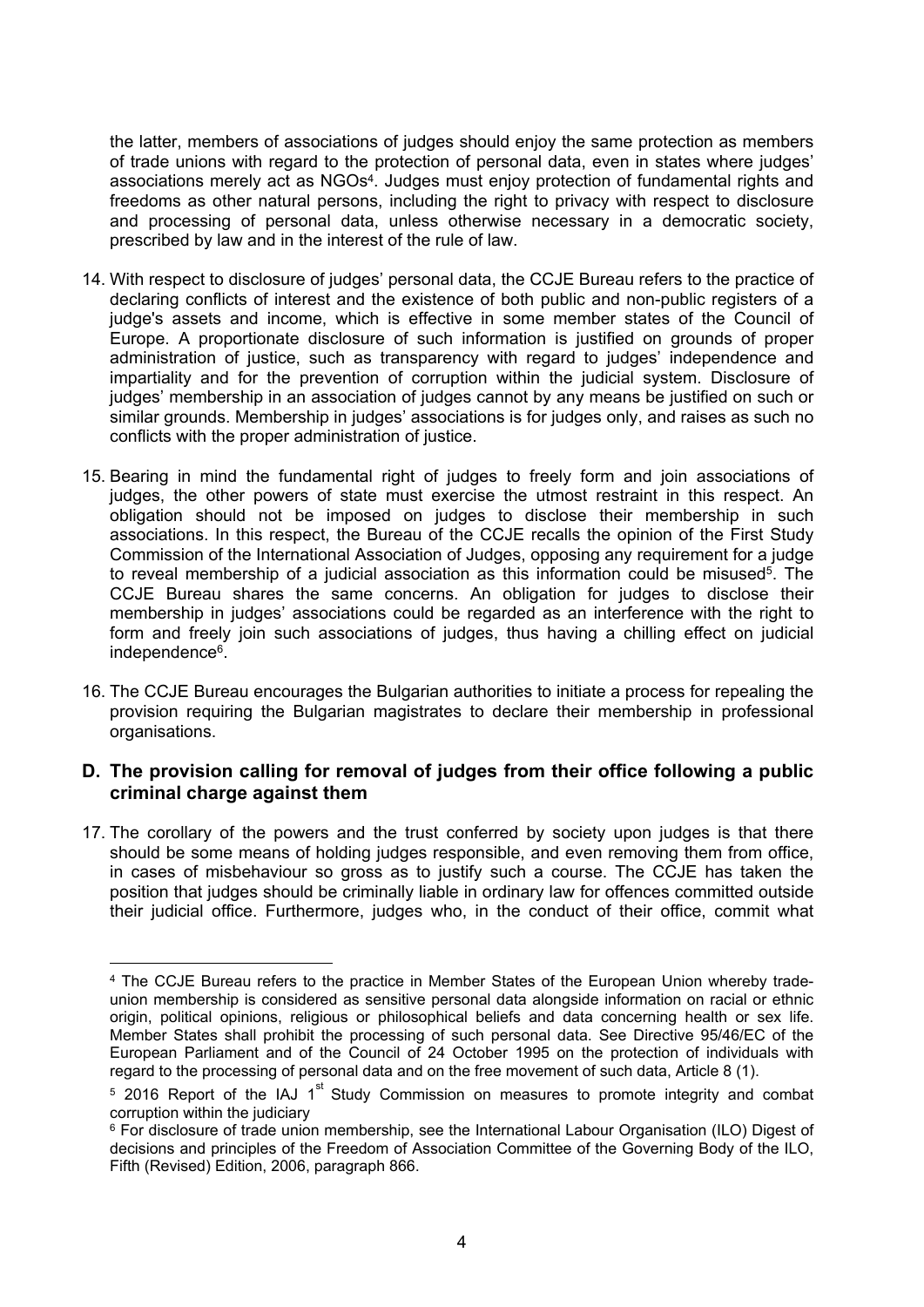would in any circumstances be regarded as crimes (e.g. accept bribes) cannot claim immunity from ordinary criminal process<sup>7</sup>.

- 18. However, criminal liability should not be imposed on judges for unintentional failures in the exercise of their functions. According to the Committee of Ministers of the Council of Europe, in its Recommendation CM/Rec(2010)12 to member states on judges' independence, efficiency and responsibilities, the interpretation of law, assessments of facts and weighting of evidence carried out by judges to determine cases, should not give rise to criminal liability, except in cases of malice. When exercising judicial functions, judges should be held criminally liable only if the fault committed was clearly intentional.<sup>8</sup>
- 19. The CCJE Bureau also recalls the UN Basic Principles on the Independence of the Judiciary, stating that judges shall be subject to suspension or removal only for reasons of incapacity or behaviour that renders them unfit to discharge their duties. A charge or complaint made against a judge in his/her judicial and professional capacity, shall be processed expeditiously and fairly under an appropriate procedure. The judge shall furthermore have the right to a fair hearing<sup>9</sup>.
- 20. The CCJE has previously emphasised the need for fair trial requirements in disciplinary proceedings against judges. Such proceedings should be determined by an independent authority or tribunal, *e.g.* by an independent Council for the Judiciary, operating a procedure guaranteeing full rights of defence. The arrangements regarding disciplinary proceedings should be such as to allow an appeal from the initial disciplinary body to a court. The sanctions available to such authority in a case of a proven misconduct should be defined, as far as possible, in specific terms, by the statute or fundamental charter of judges, and should be applied in a proportionate manner<sup>10</sup>. Furthermore, disciplinary sanctions against judges must not violate the presumption of innocence as enshrined in the European Convention on Human Rights, Article 6 § 2.
- 21. The need for caution in the recognition of criminal liability for judges, and in the recognition of such disciplinary sanctions as suspension and removal from judicial office, arises from the need to maintain judicial independence and freedom from undue pressure<sup>11</sup>.
- 22. Based on the aforementioned principles, the CCJE Bureau summarises that the suspension or removal of judges from office should not automatically be a disciplinary reaction generally imposed on judges alleged of having committed criminal actions, even for alleged cases of intentional or premeditated crimes. Each case should be dealt with individually, by an independent body, respecting all fair trial requirements, including the right to appeal, the presumption of innocence and the requirement of proportionality of sanctions.

<sup>7</sup> CCJE Opinion No. 3(2002) on the principles and rules governing judges' professional conduct, in particular ethics, incompatible behaviour and impartiality, paragraphs 51-54.

<sup>8</sup> Recommendation CM/Rec(2010)12 of the Committee of Ministers to member states on judges: independence, efficiency and responsibilities, paragraph 25, and the Explanatory memorandum to the Recommendation, paragraph 67.

<sup>&</sup>lt;sup>9</sup> See the UN Basic Principles on the Independence of the Judiciary, paragraphs 17 and 18.

<sup>10</sup> CCJE Opinion No. 3(2002) on the principles and rules governing judges' professional conduct, in particular ethics, incompatible behaviour and impartiality, paragraph 77.

<sup>&</sup>lt;sup>11</sup> CCJE Opinion No. 3(2002) on the principles and rules governing judges' professional conduct, in particular ethics, incompatible behaviour and impartiality, paragraph 51.